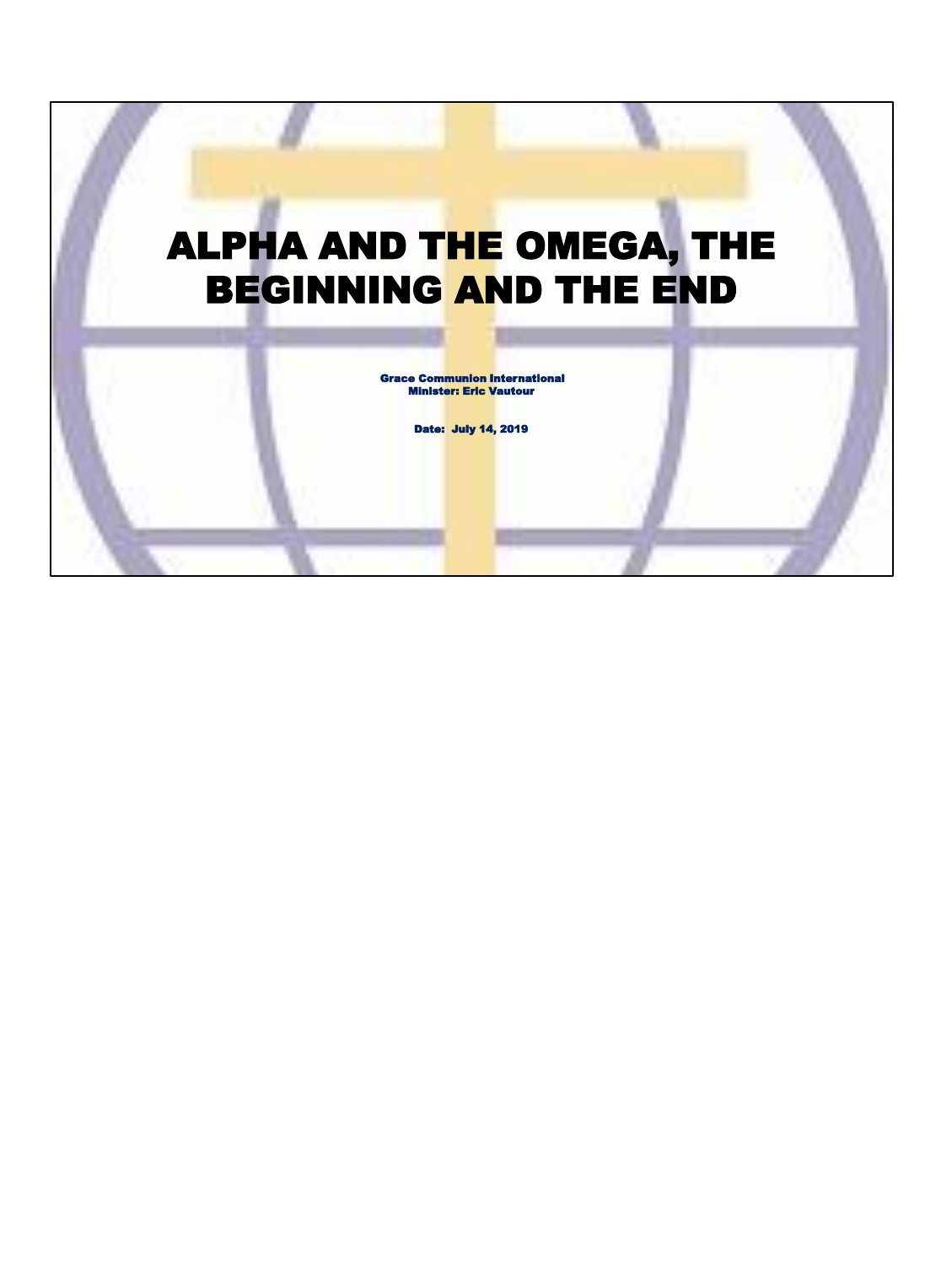"1 ¶ «OF DAVID.» To you, O LORD, I lift up my soul. 2 0 my God, in you I trust; let me not be put to shame; let not my enemies exult over me. 3 Indeed, none who wait for you shall be put to shame; they shall be ashamed who are wantonly treacherous. 4 Make me to know your ways, O LORD; teach me your paths.

2

ALPHA AND THE OMEGA, THE BEGINNING AND THE END

**SCRIPTURE** READING: Psalm 25:1- 10(ESV)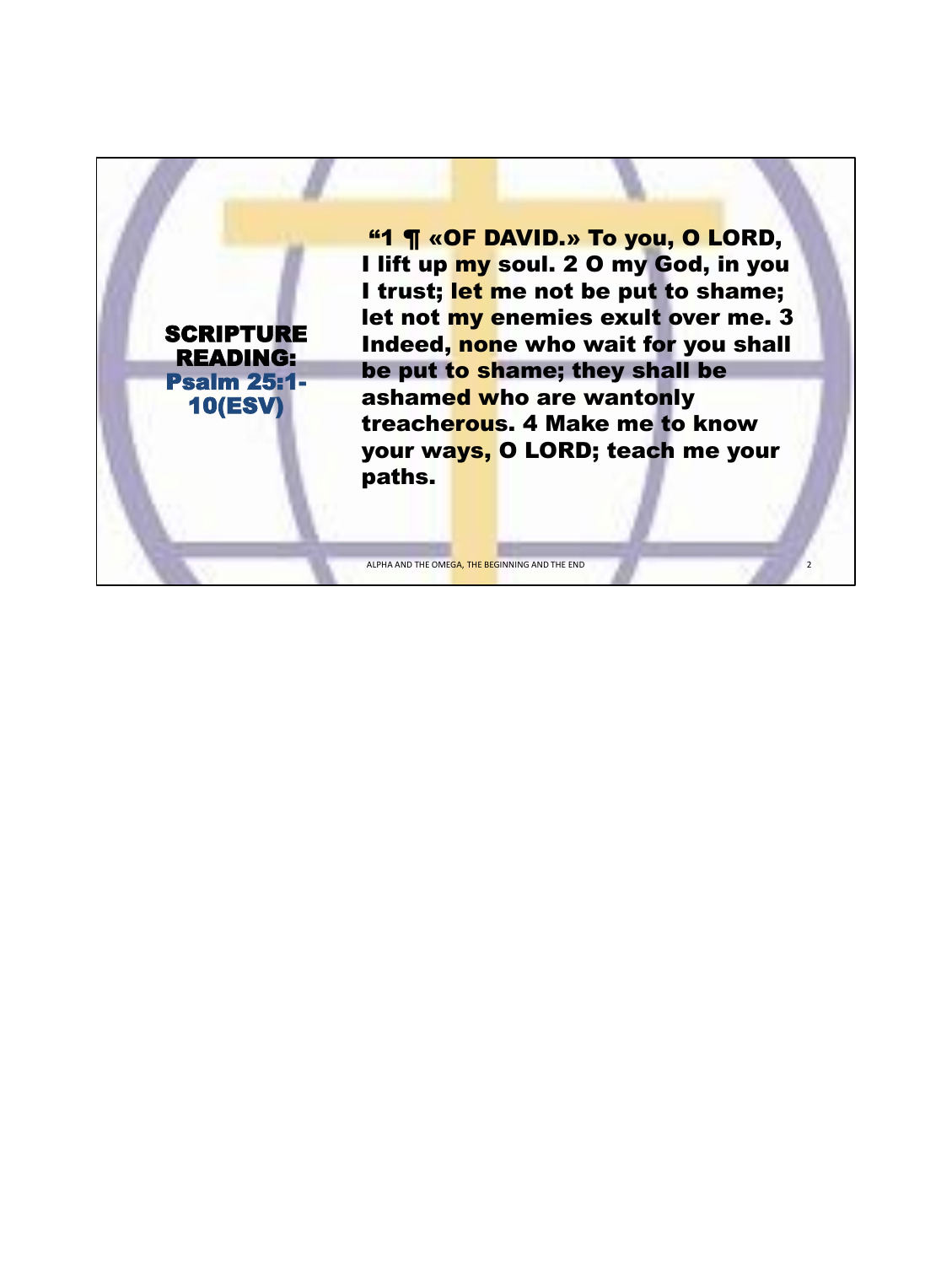5 Lead me in your truth and teach me, for you are the God of my salvation; for you I wait all the day long. 6 Remember your mercy, O LORD, and your steadfast love, for they have been from of old. 7 Remember not the sins of my youth or my transgressions; according to your steadfast love remember me, for the sake of your goodness, O LORD!

ALPHA AND THE OMEGA, THE BEGINNING AND THE END

3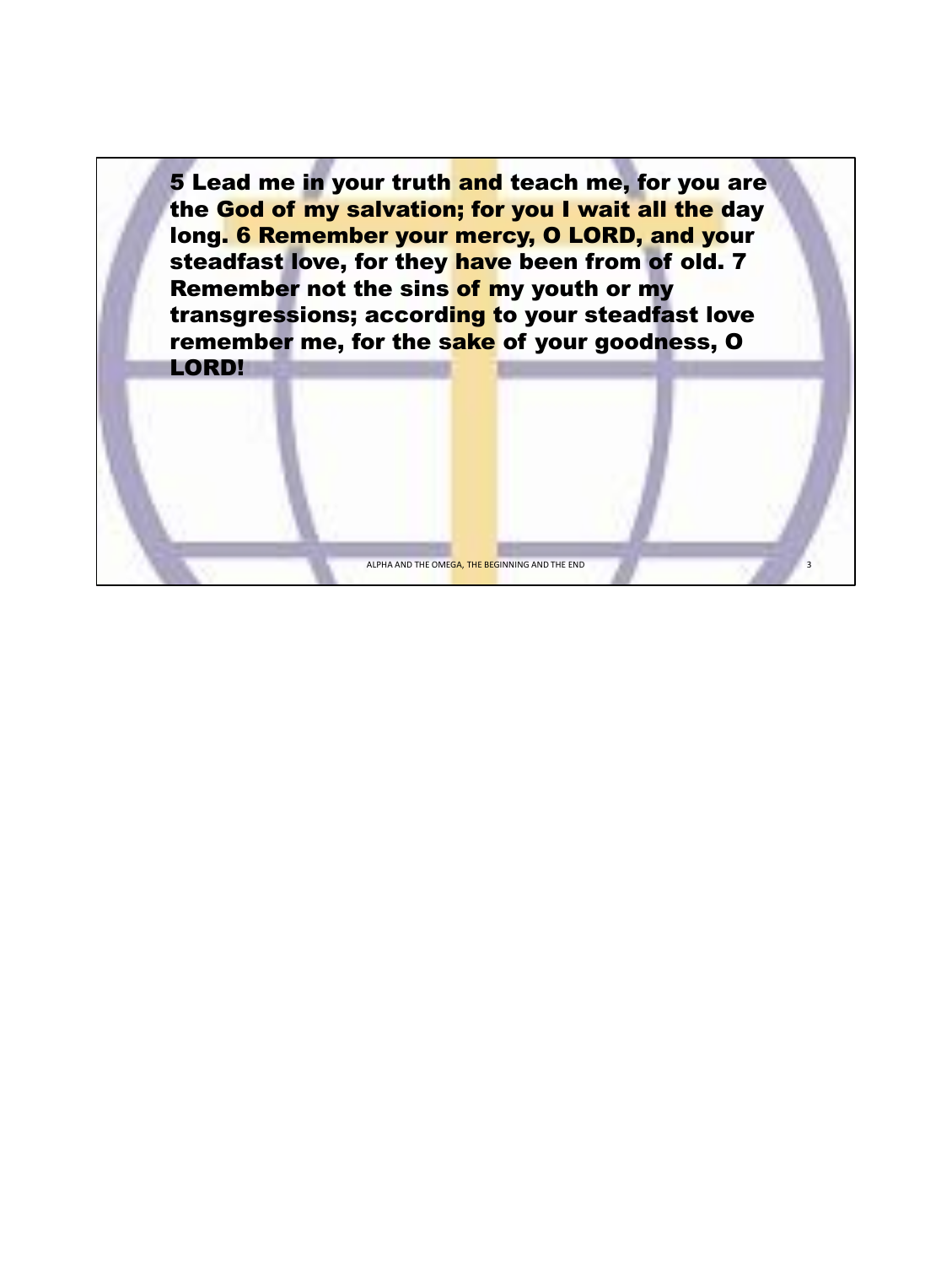8 ¶ Good and upright is the LORD; therefore he instructs sinners in the way. 9 He leads the humble in what is right, and teaches the humble his way. 10 All the paths of the LORD are steadfast love and faithfulness, for those who keep his covenant and his testimonies." (Ps 25:1-10 ESV)

**ALPHA AND THE OMEGA, THE BEGIN** 

**4**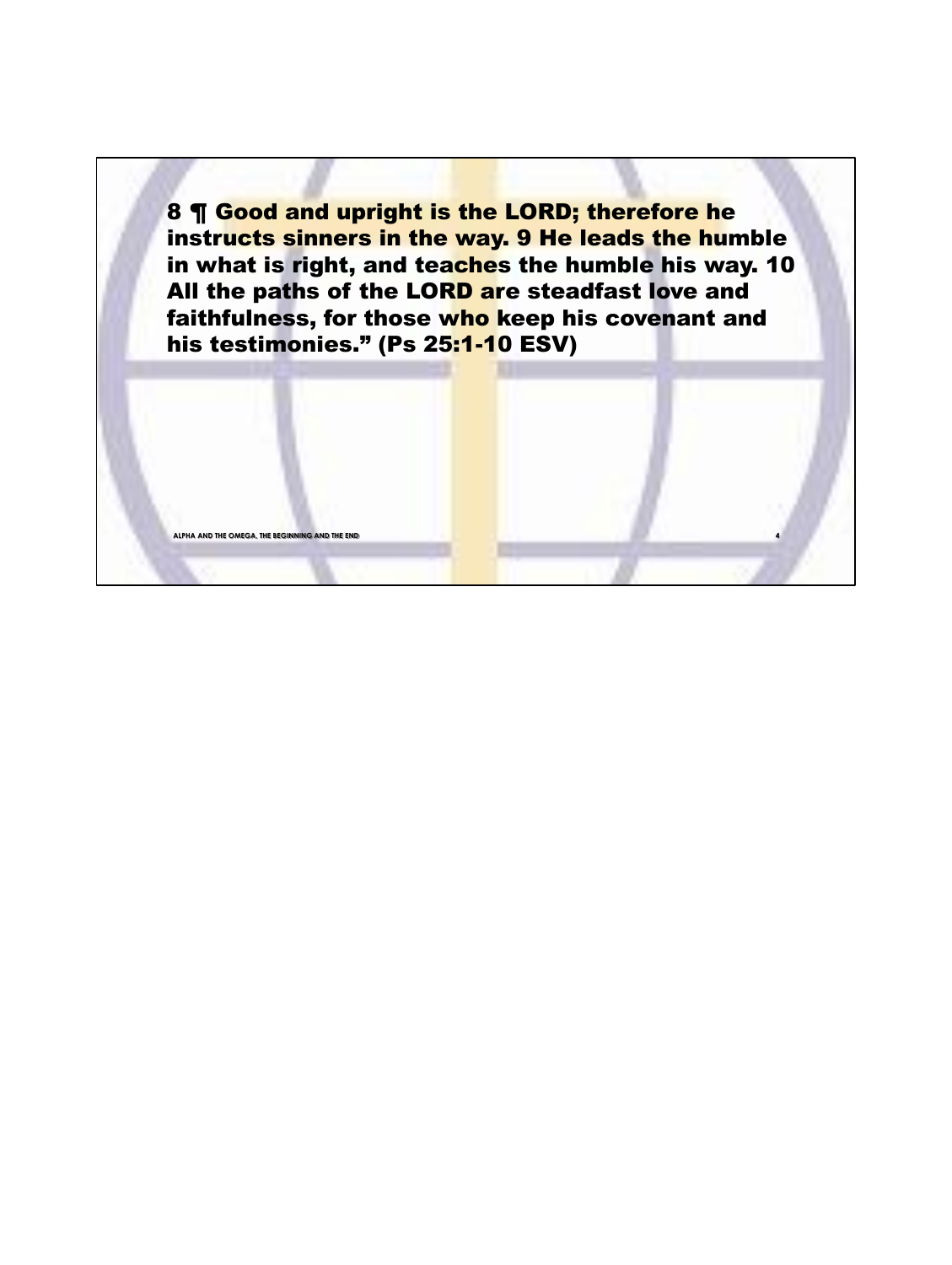

During today's sermon, we are going to consider Psalm 25 and the response of David to the goodness of God.

As we consider this Psalm, it is important to remember the words of Jesus and what he said about the Old Testament Scriptures. (Next slide)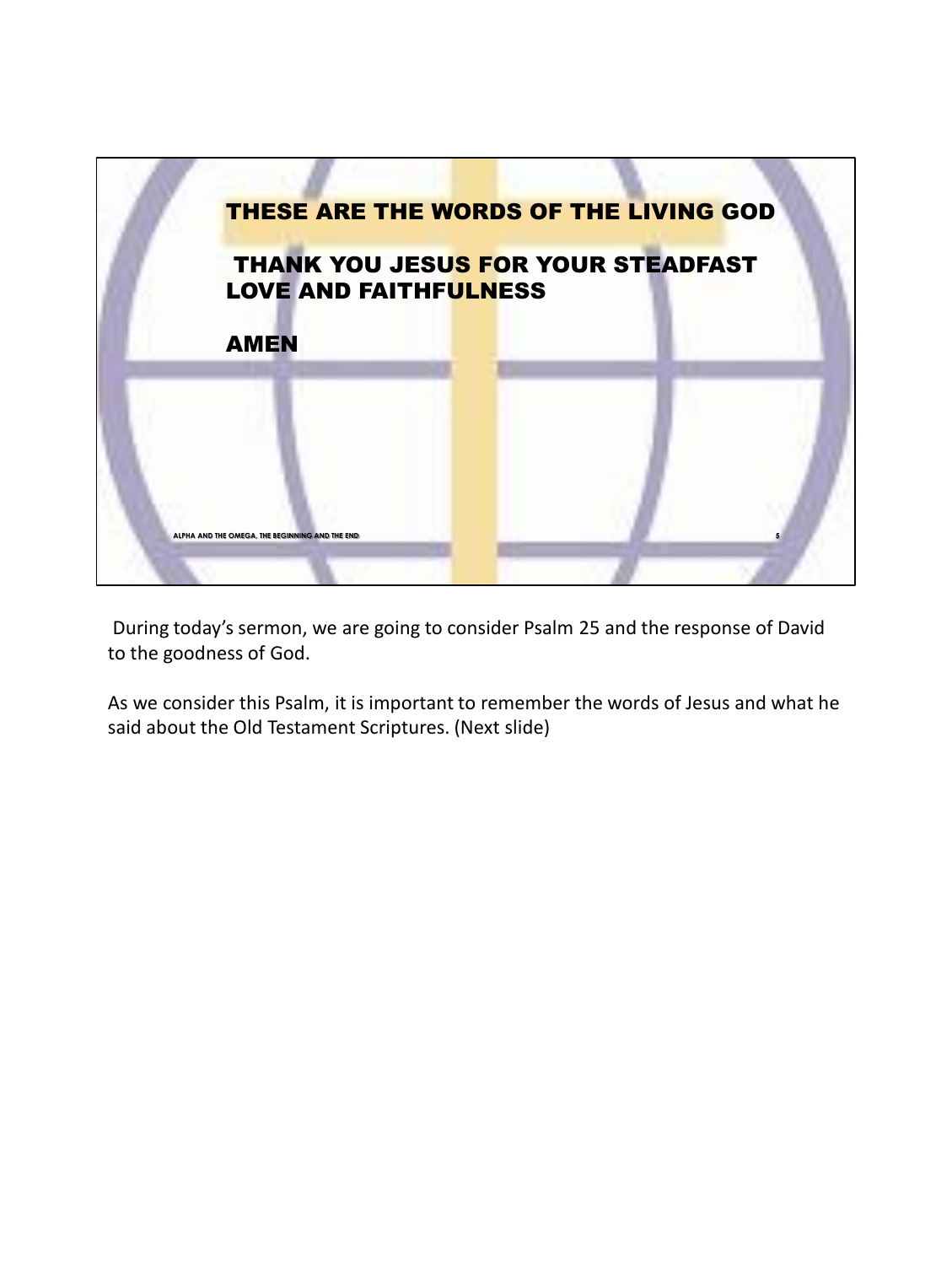

It is very important to remember that Jesus is God, a member of the one triune God. This means that God is one in three distinct persons.

Jesus God accepted to be incarnate in our flesh to fully live as a human being. Prior to becoming a human being, prior to his incarnation, Jesus was spirit completely different from who we are. Now, after his incarnation, his life on earth, his crucifixion, his resurrection and a his ascension to heaven, he is both God and man in his one person.

From eternity, Jesus lived in complete love with the Father and the Holy Spirit. Words that describes this union is are coinherence or interpenetration. In other words, God the Father, God the Son and the Holy Spirit abide in one another being one yet retaining their distinctness.

The apostle Paul, in Colossians writes the following about Jesus (Next slide)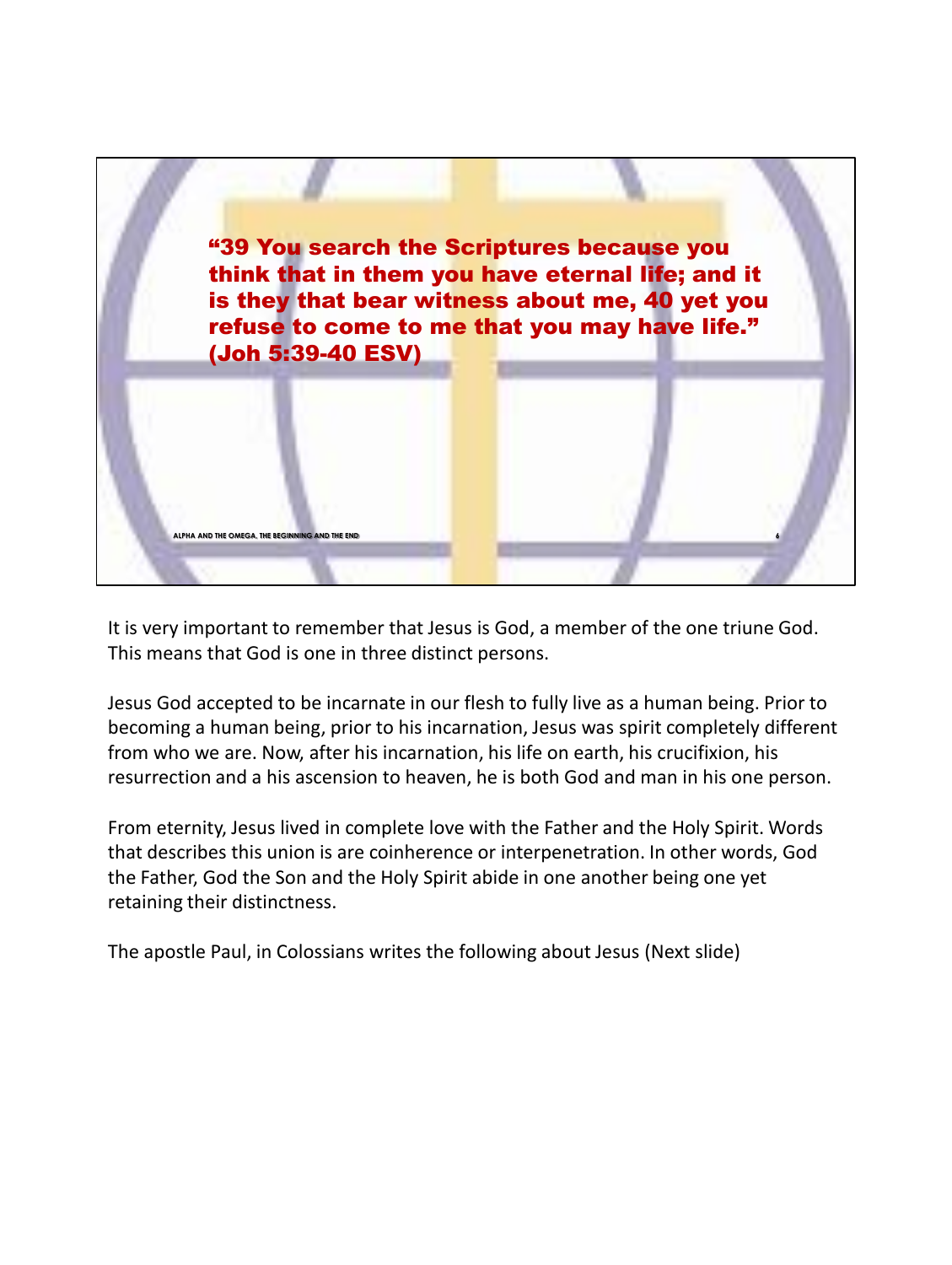

The apostle John tells us that he had the Holy Spirit without measure.

**It's also important to know that Jesus is our home. He is our life. As member of his church through grace and faith, his body, he dwells in us and we dwell in him. There is a mutual indwelling.** (John 15)

God loves us profoundly and unconditionally. He died for us over 2000 years ago when all of humanity was in captivity to sin and death. It is important to remember the words of Jesus when he said, "when we see him, we see the Father." (next slide)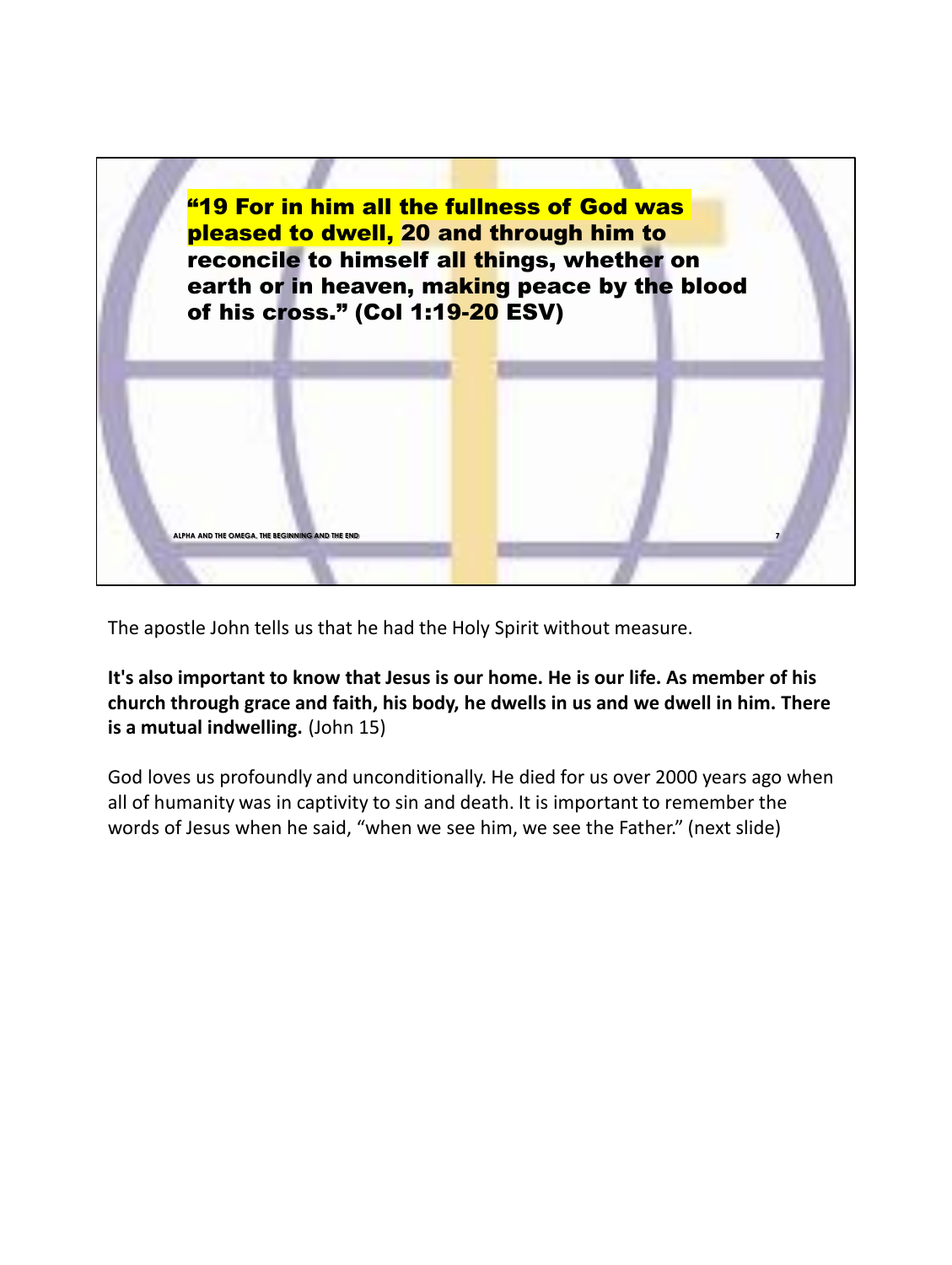

Let us now go to Psalm 25.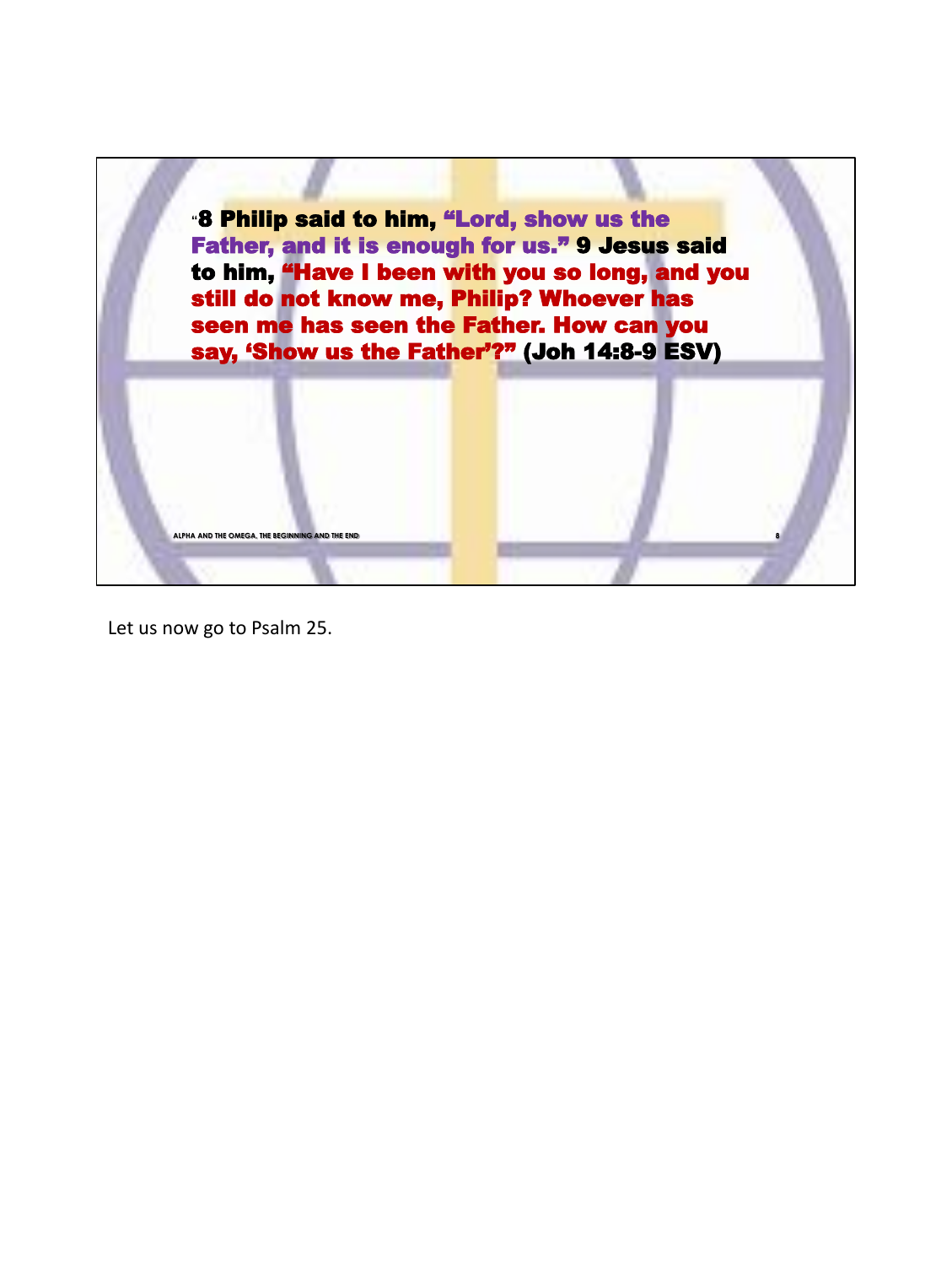

It is interesting to note that the Hebrew alphabet has 22 letters. Each of the 22 verses in the Psalm begins with one letter of the Hebrew alphabet in sequence, the first letter being **alef** and the last letter being **tav.**

David lifts up his soul to God in whom he places his ultimate trust. Jesus is the only one who can save us from eternal death and give us eternal life. We trust in him and in him alone. Just like David, we are to look away from ourselves and look to God who is completely faithful. Our faith is in the faithfulness of Jesus for our salvation.

We realize, as God's people, that apart from Jesus, we do not have eternal life within us. The only life that all human beings had prior to the coming of Jesus was a physical and terminal life.

When Jesus died and was resurrected, he included all humanity because he died for all and was resurrected for all. Humanity is no longer defined by the first Adam but by the last Adam as we read in **1 Corinthians 15.** We read that in Adam all die so also in Christ shall all be made alive. (**Verse 22**). Obviously, Jesus having died for all, he has also made provision for all to be saved.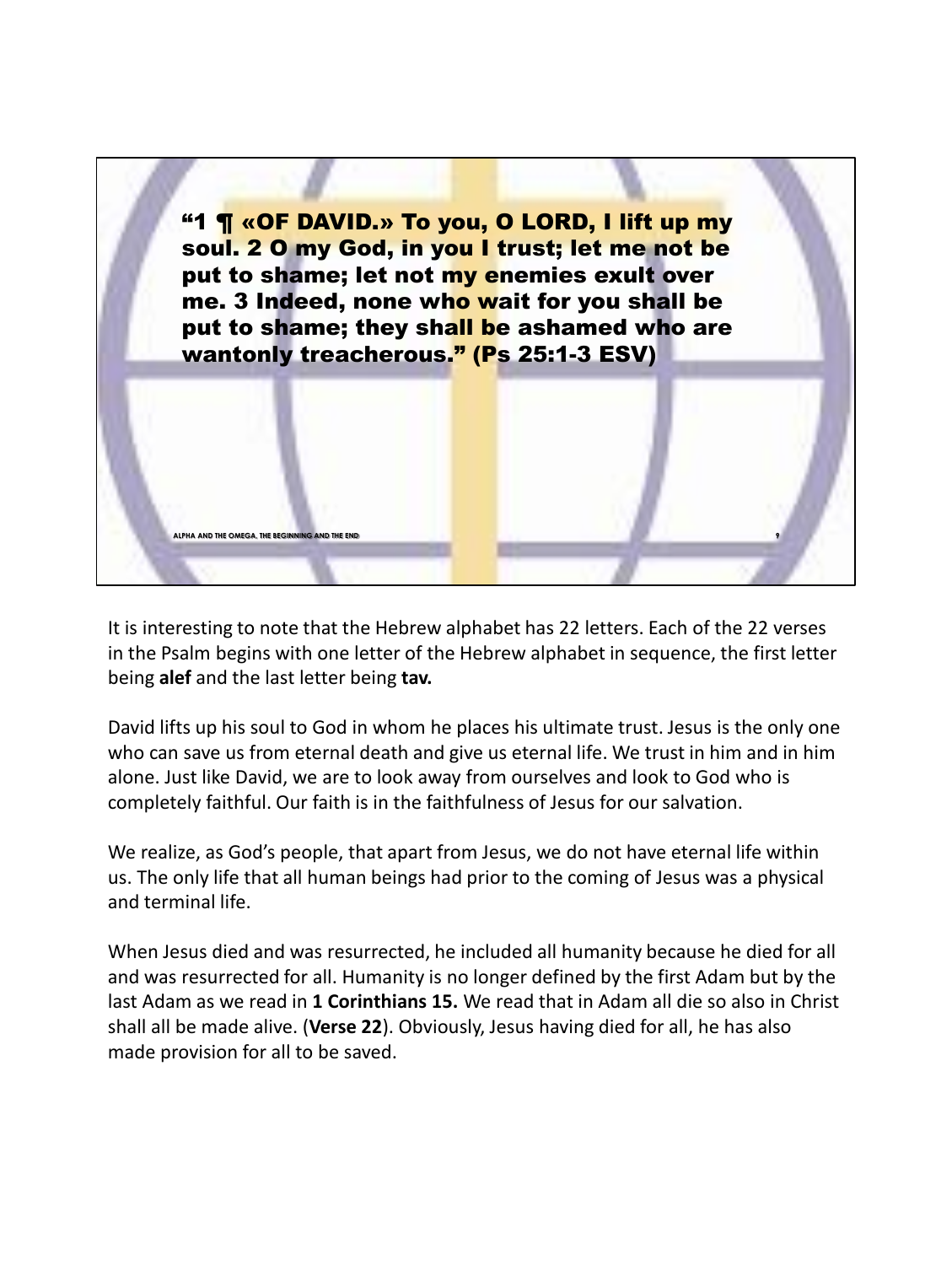Will all be saved? The Bible is clear that those who willingly and knowingly reject Jesus forfeit eternal life because they choose to reject Jesus.

As members of the body of Christ, as part of his church, Christ's life and salvation become reality for us. We come to know God so that we can proclaim his goodness as a church.

Knowing Jesus, like David, we lift up our soul because we trust completely in God, in Jesus. We know God is loving. We know his will is perfect for us.

You will notice that David does not ask to be taken out of this world. He asks God to live in this world in a way that glorifies and pleases God.

We have much to learn from David's attitude. David lived in difficult times. He faced many challenges. We face many challenges in our world. There is much anxiety about the state of the world, about its instability, etc. So many things exist that are concerning, climate change, the death of part of great bodies of water, the extinction of thousands upon thousands of animal and insect species, our capacity to destroy ourselves with powerful nuclear and atomic weapons, confusion in religion, moral decay and the list goes on.

God has called people at this time to be his church, to be light and salt to this world, to **"proclaim the excellencies of him who called you out of darkness into his marvelous light". (1 Peter 2:9).** In Christ, we are called to love God first and to do good to all people, especially those of the household of God. In Christ, we are to show the fruit of the Holy Spirit in our life which is, **"love, joy, peace, patience, kindness, goodness, faithfulness, gentleness, self-control; against such things there is no law"** Gal. 5:22-23.

Knowing that God so loved the world that he gave us His only Son not to condemn the world but to save all who will come to faith in him is reassuring and filled with hope.

In **verse 3**, David writes that anyone who waits for him will not be put to shame. The following is what the apostle Paul wrote as he was writing to believers in the first century (new slide).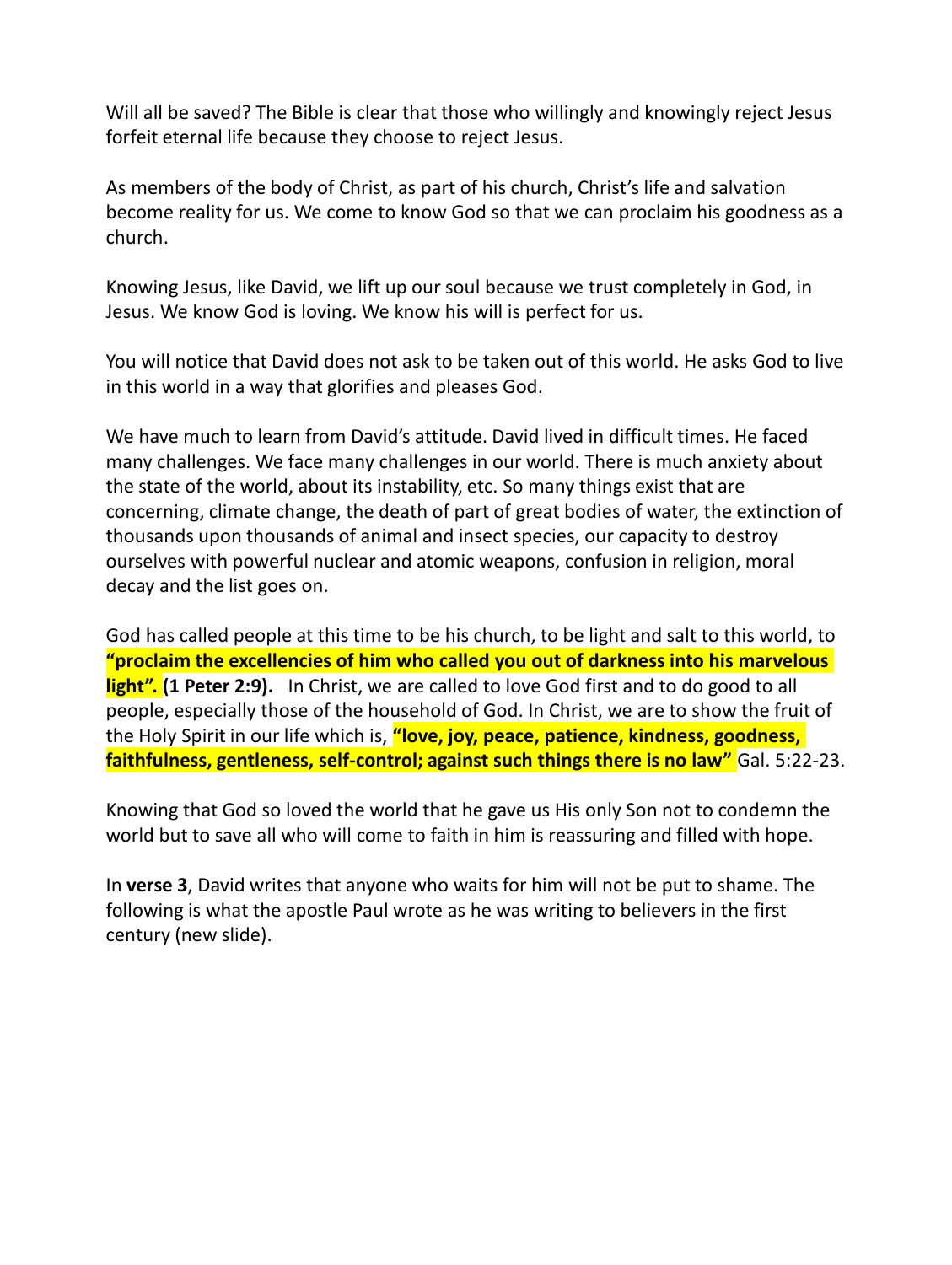

In Christ, united to Christ, there is no shame. We live with the reality that in Christ we are holy and blameless before him. This is not because of ourselves. It is because of Jesus who is the perfect human being in heaven representing all of us. He is the chosen one, the only human being, who has lived perfectly in the Father's will in perfect obedience. Jesus, while living on earth as one of us was always in communion with His Father and our Father.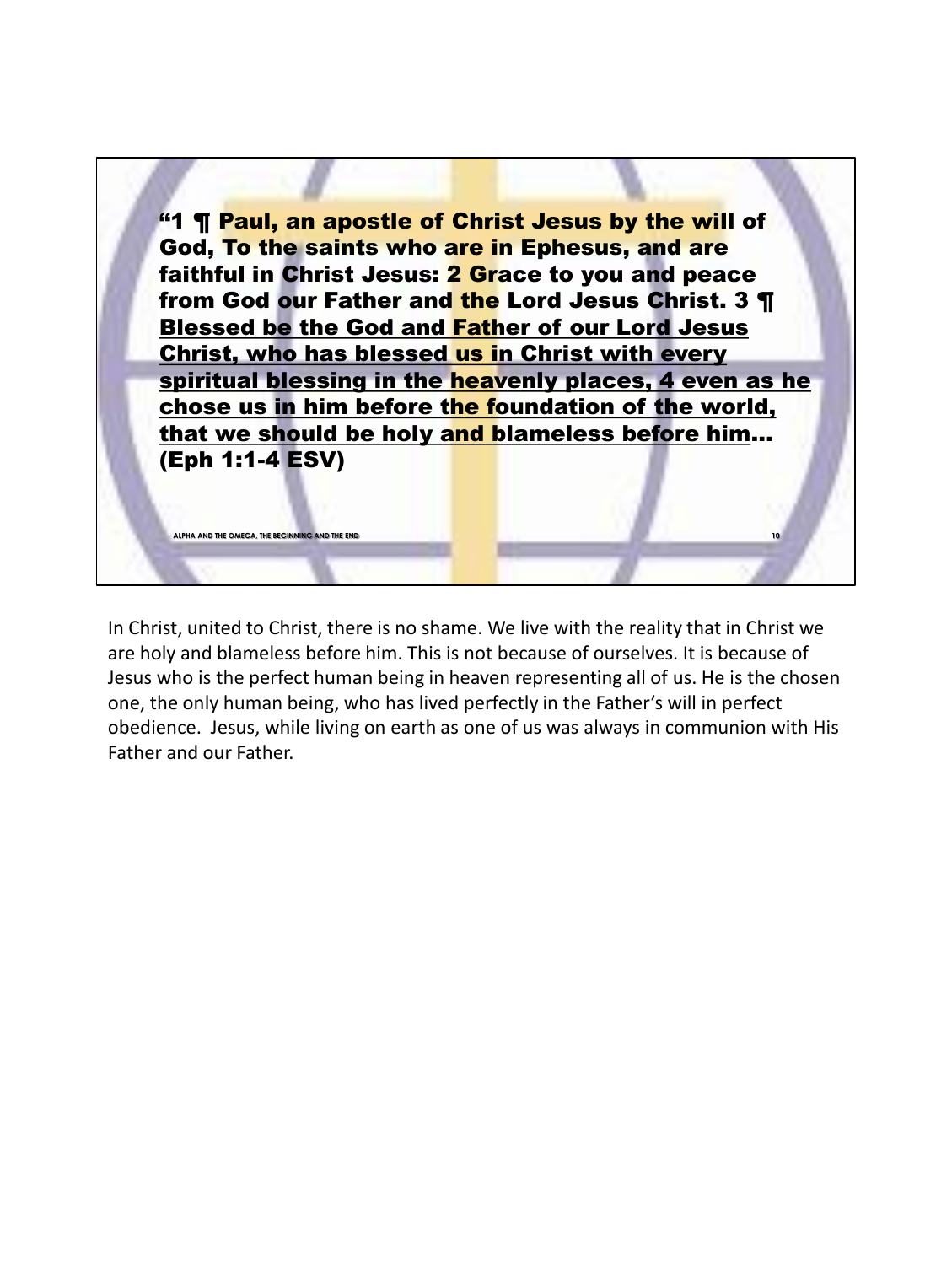

David did not trust in his own knowledge to know how he ought to live. He looked up to God. He asked God to teach him the way he should go.

He realized that he could not go in the way of the Old Covenant on his own. He needed to be led by God in the truth and to be taught.

In the New Covenant, we know that Christianity is more than a way of life. It is a way of life but it is more that than. It is being incorporated, united, living in "The Way", who is Jesus! It is important to emphasize that "The Way" is a person, that person being Jesus.

We are disciples of Jesus. A disciple is simply one who learns from another. We learn from Jesus. As God calls people to himself, we are to teach others and make disciples by baptizing them and teaching them to observe all that Jesus has commanded us. He gives the church the assurance that he will always be with us until the end of the age. (Matt 28.)

When we place our faith in the faithfulness of Jesus, we accept that he is Lord. Things haven't changed. In the New Testament, in the first Epistle of John, we read the following (next verse)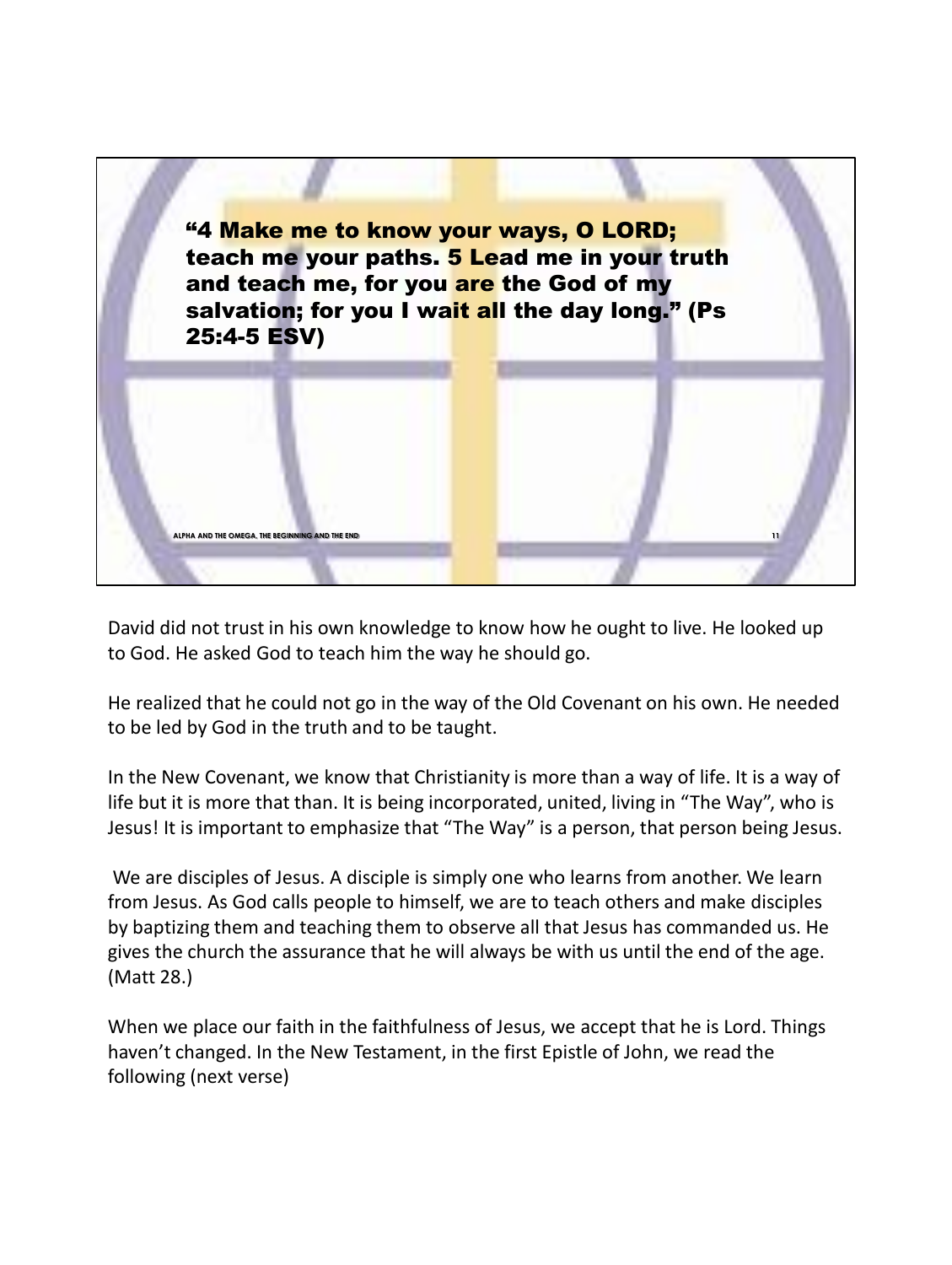

We come to know God and we overcome the world by our faith in Christ, living as his children, as he instructs us. His commandments are encapsulated in the two greatest commandment to love God with all our hearts and minds and to love our neighbour as ourselves.

**ALPHA AND THE OMEGA, THE BEGINNING AND THE END 12**

God is teaching his people through the church."**The church is also rooted and grounded in Christ by being incorporated into him through his Word and Spirit. It is called into fellowship with him and united to him by the baptism of the Spirit so that its members are made to share in Christ's obedient life and are assimilated to his new humanity".** (ATONEMENT The Person and Work of Christ Thomas F Torrance and edited by Robert T Walker page 368)

Being part of the body of God, we cannot grow into Christ apart from belonging and accepting to belong to his church. As the church, we are completely rooted in Jesus.

Jesus works through his church to teach us and to lead us in his truth. "**31 ¶ So Jesus said to the Jews who had believed in him, "If you abide in my word, you are truly my disciples, 32 and you will know the truth, and the truth will set you free."" (Joh 8:31- 32 ESV).** The truth is Jesus and His word! What a promise here!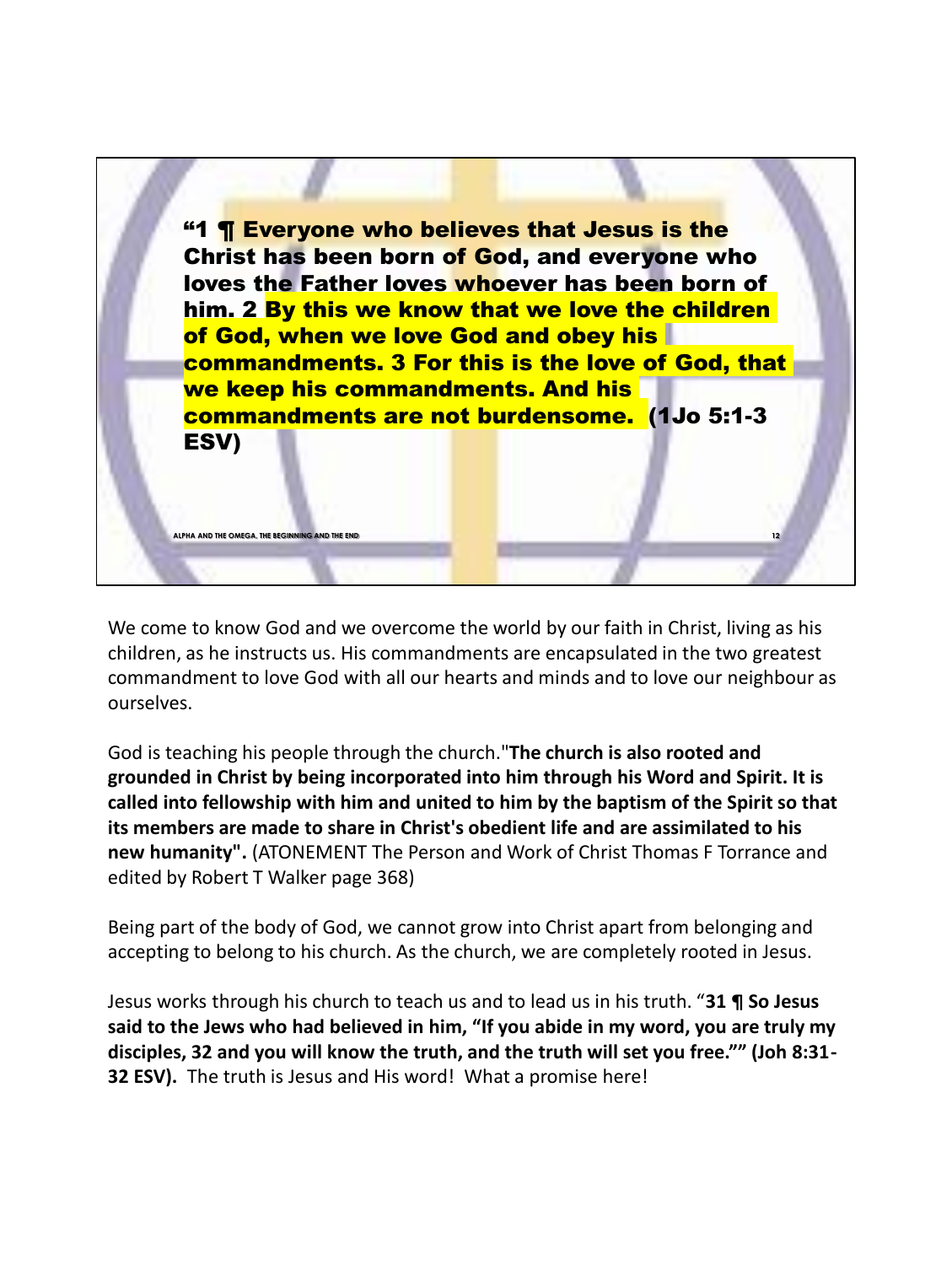

David knows the character of God.

He is asking God not to remember his sins but to remember him.

This is so encouraging when we stop and think about what David is asking. It is very encouraging when we know what Jesus has done for us at the cross.

Having been forgiven means that we have to accept that we were guilty. We have all sinned (Rom 5:12). We have to accept and admit that we were dead in our transgressions. We walked in darkness just like the rest of the world. "**1 ¶ And you were dead in the trespasses and sins 2 in which you once walked, following the course of this world, following the prince of the power of the air, the spirit that is now at work in the sons of disobedience—3 among whom we all once lived in the passions of our flesh, carrying out the desires of the body and the mind, and were by nature children of wrath, like the rest of mankind. 4 ¶ But God, being rich in mercy, because of the great love with which he loved us, 5 even when we were dead in our trespasses, made us alive together with Christ—by grace you have been saved—" (Eph 2:1-5 ESV)**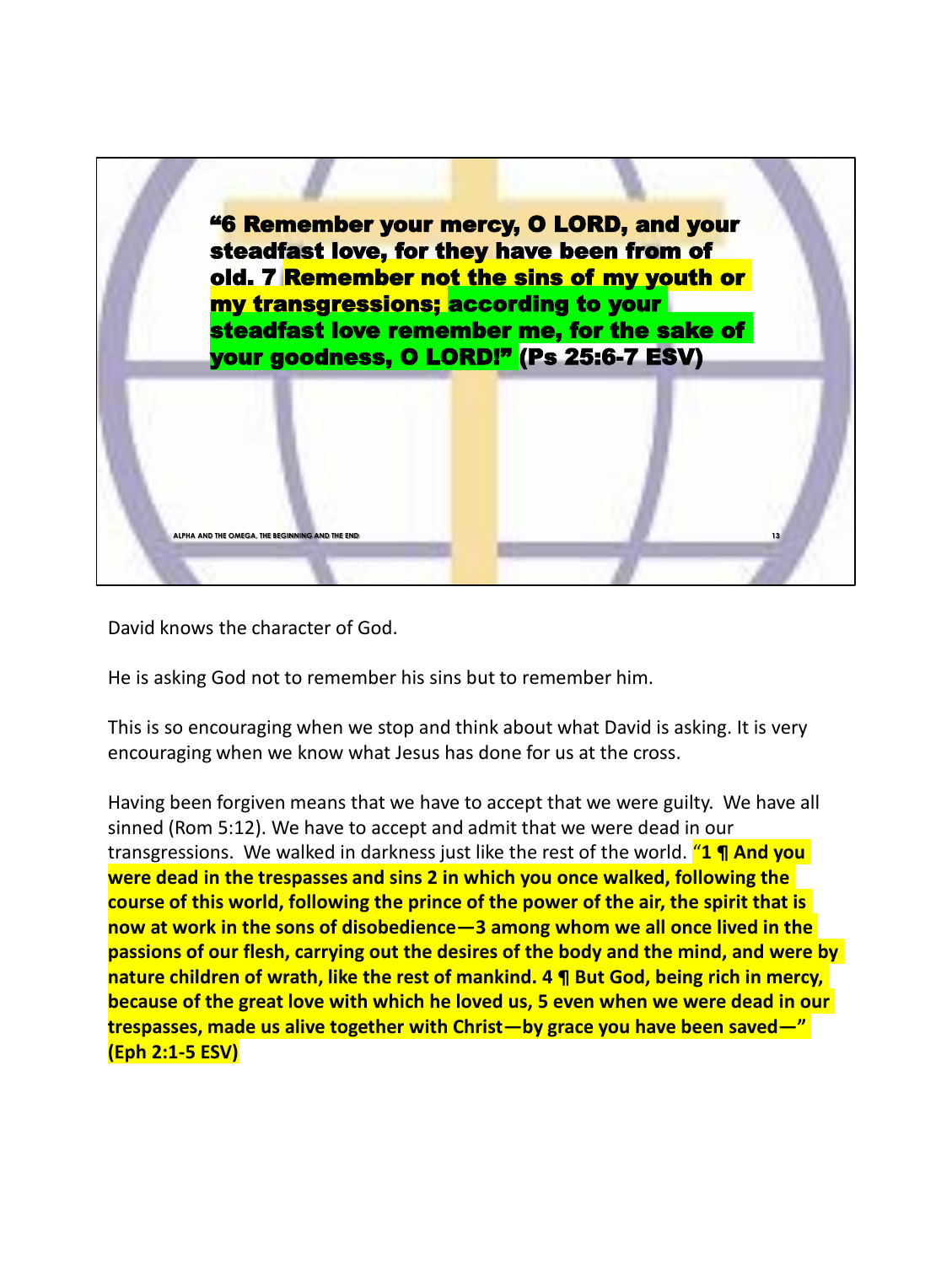We know what Christ has done for us. We know that our past sins and shame are all forgiven. They are part of our old life. We are not to let our old life define us. We were dead but are alive together with Christ!

Now we have a new life in Christ. David knew God. He knew what he was praying for was in God's will and in accordance God's character.

We see this fulfilled in Jesus Christ. We read later in verse 11 that David realized that his guilt was great. He was able to admit this to God because he knew God's character. David was very transparent. He did not hide anything. He confessed.

He knew that he could be completely honest with God. He knew he would not be rejected by God for doing so.

How much more for as we will live under the New Testament. We know to what length God went to save us and give us life. Jesus was nailed to the cross with all our sins and shame. We died with him. We now are saved and shall be saved by his life as we live with him! (**Rom 5:10**).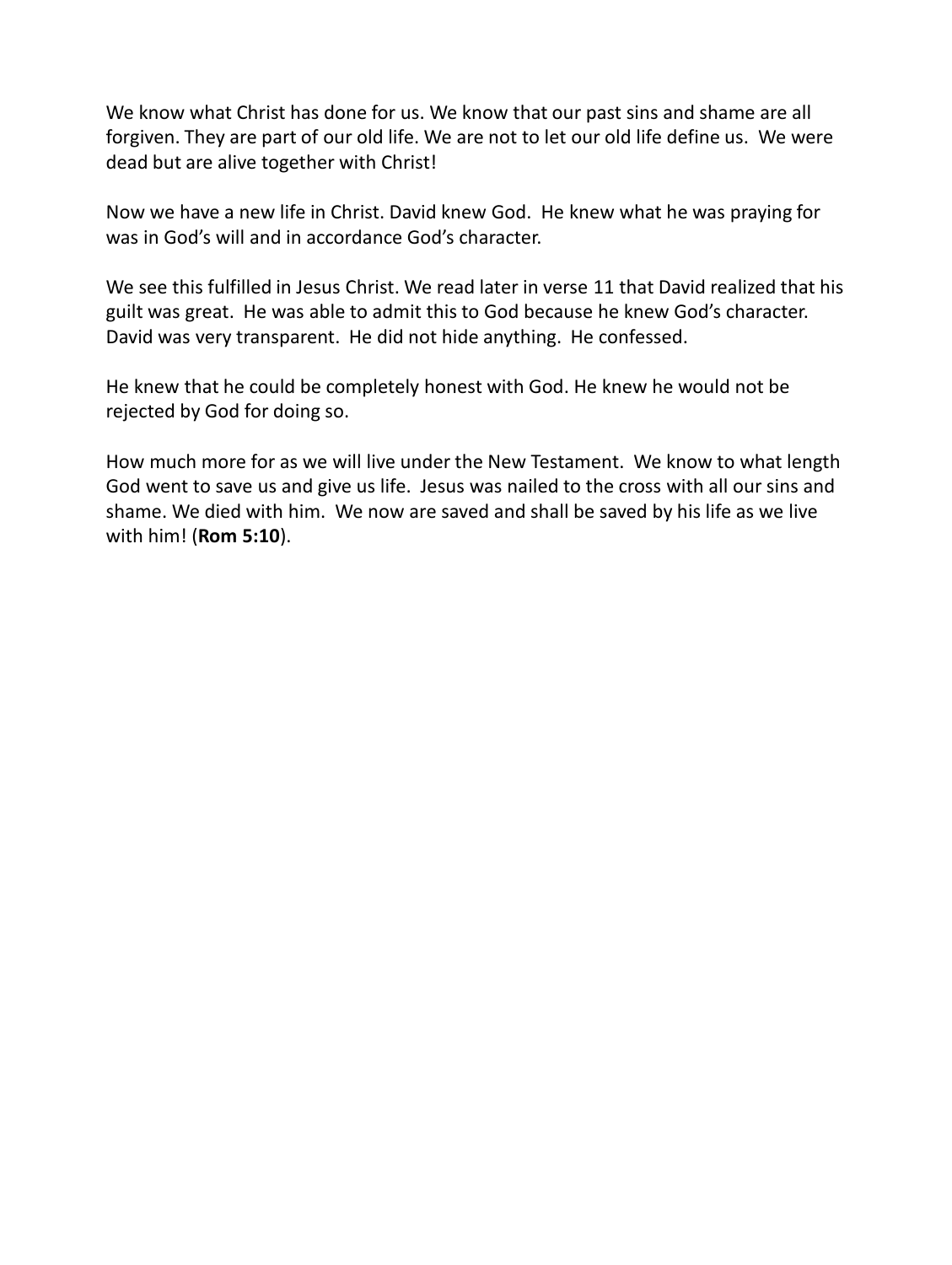

Again, David refers to the character of the Lord. Jesus condescends to us to teach us. We need the humility to be able to stop trusting in ourselves and trusting in God. We realize that Jesus has done completely for us and in him, we share in his righteousness and his perfection. We need humility to accept where he is leading us and how he is guiding us through the Holy Spirit.

Humility is the opposite of pride. A prideful attitude resist God. A humble attitude accept God's direction. It is the attitude of coming to God as a trusting child knowing that God knows best. Knowing that God knows best, we are going to be sensitive to his instructions. He is the word of life. He is the incarnate Word and he teaches us through the written word, the Bible.

As we submit to his direction, to him in humility, he is going to teach us his way.

The ways of God are steadfast love and faithfulness. That is why we trust in the faithfulness of Jesus for us. We cannot be perfectly faithful like Jesus is faithful. Our own righteousness is not acceptable to God. Only the righteousness of Jesus is acceptable to God and in him, we become acceptable to God.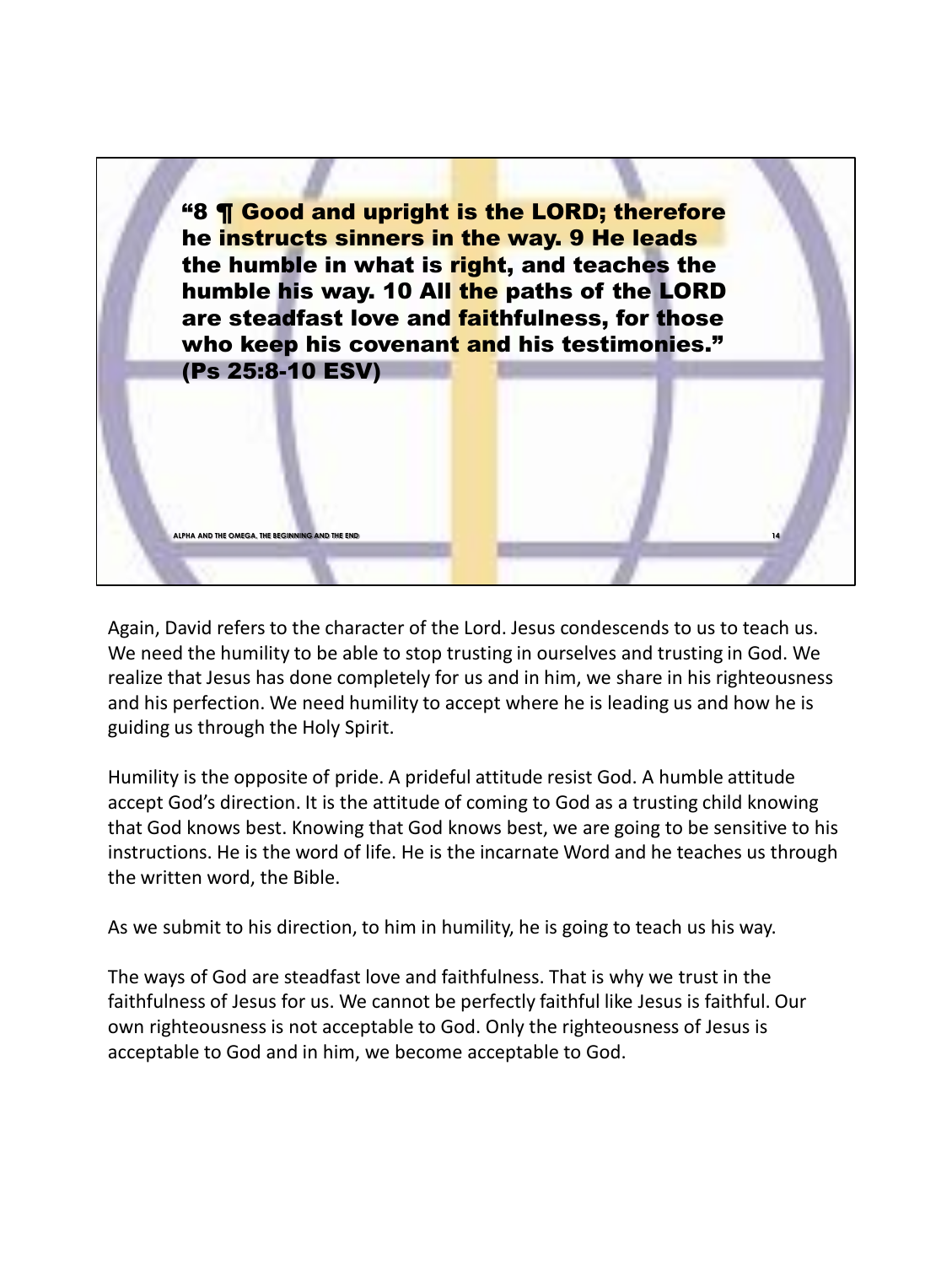I encourage you to read the rest of the Psalm which is so encouraging. You will see that David never prayed to be taken out of this world. He prayed to be obedient in the world he lived in. We are to pray to be obedient to God in the world that we live in.

David had troubles but he saw God as his refuge. God is also our refuge. David prayed individually for himself and he also prayed for the whole nation of Israel who was in trouble. Israel is a type of the world. HE prayed to redeem Israel out of all his troubles. The world needs our prayers so much because like Israel, the world is experiencing much trouble.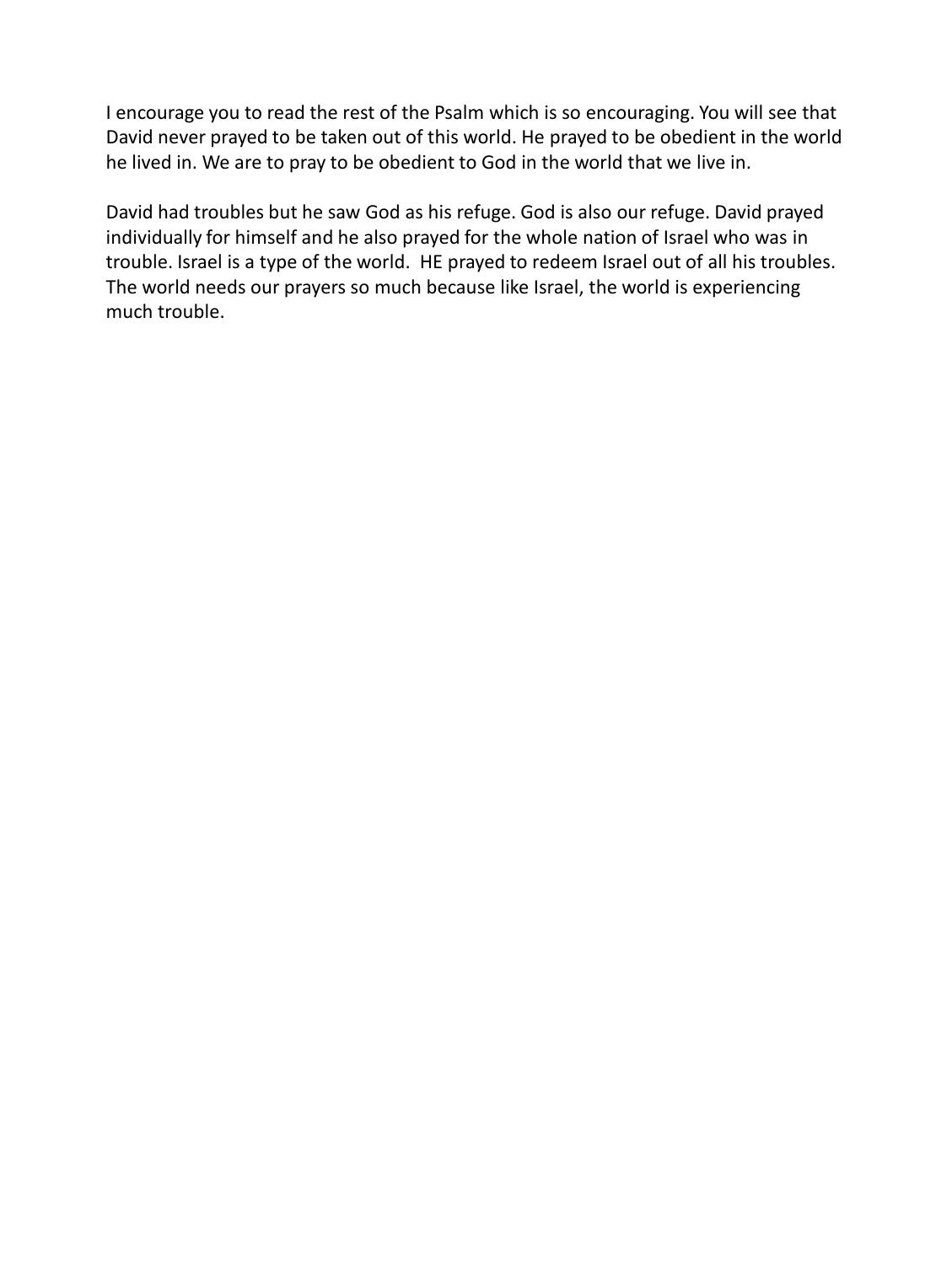

We are called to pray for all people as instructed by Paul.

Let us praise God for his steadfast love and faithfulness. Let us thank God that he is the Alpha and the Omega, the Alef and the TaV, the Beginning and the End, that he is our salvation.

Like David, let us lift up our soul to God in confidence for He is trustworthy!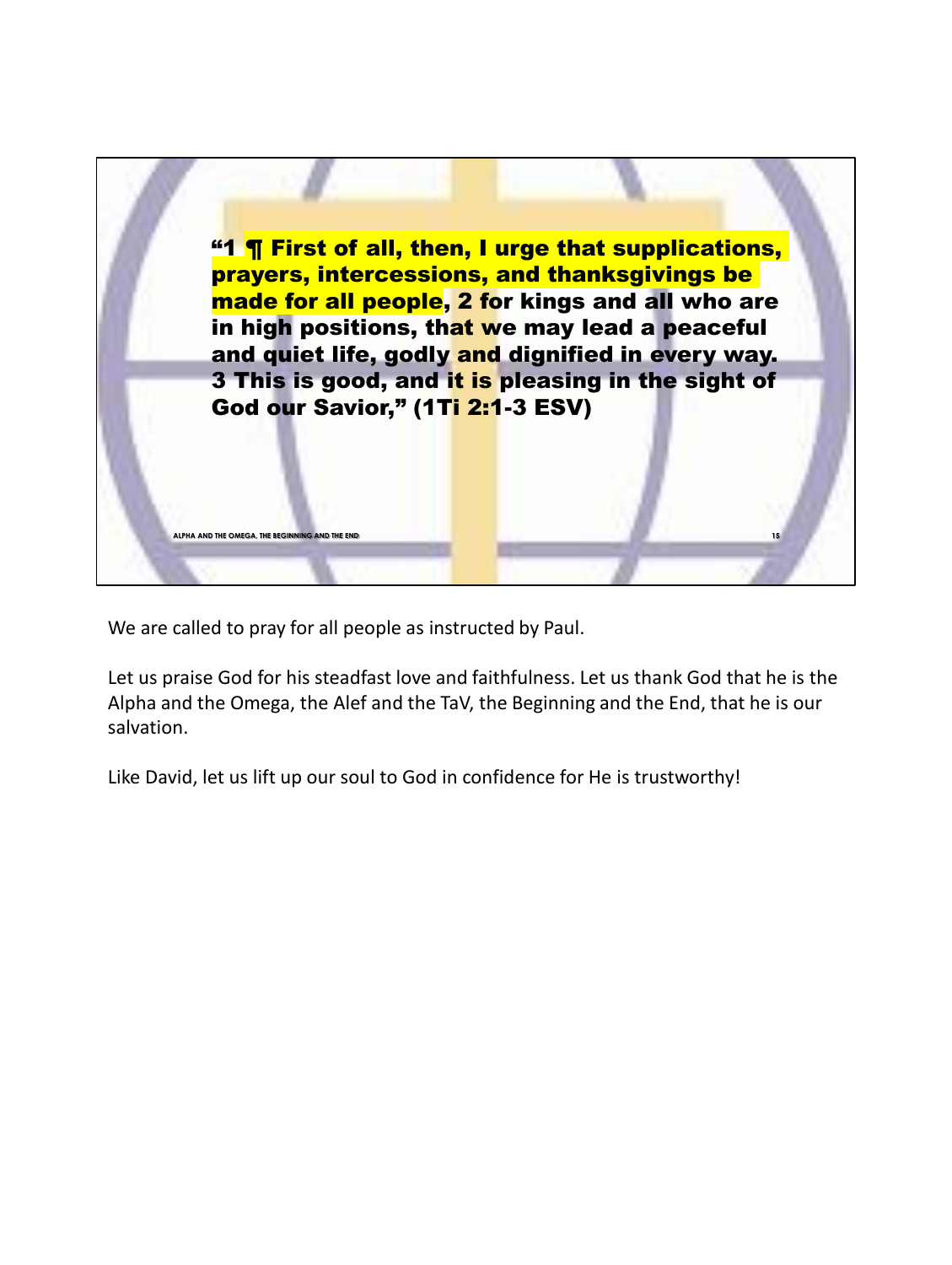## Prayer by Charles De Foucauld

• In prayer, in our helplessness we look away to God our Father, to Jesus Christ our high priest, as he intercedes for us, with us and in us, trusting in his grace to hear and answer our prayers, yielding, surrendering our wills to his will. This is beautifully expressed in the prayer of abandonment by Charles de Foucauld:

ALPHA AND THE OMEGA, THE BEGINNING AND THE END 16